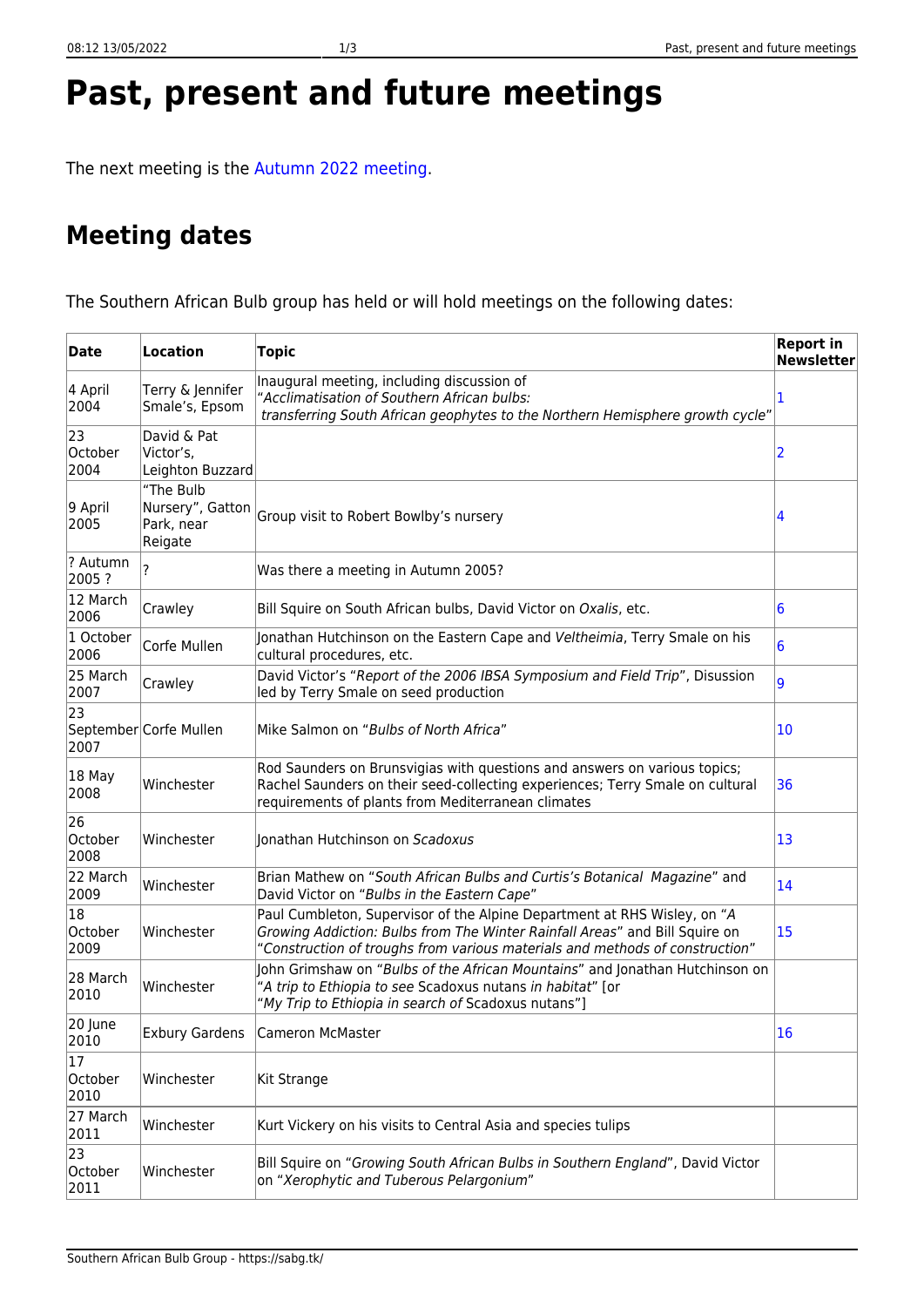| <b>Date</b>                          | Location                                                                                     | <b>Topic</b>                                                                                                                                                                                                                                                                               | <b>Report in</b><br><b>Newsletter</b> |
|--------------------------------------|----------------------------------------------------------------------------------------------|--------------------------------------------------------------------------------------------------------------------------------------------------------------------------------------------------------------------------------------------------------------------------------------------|---------------------------------------|
| 11 March<br>2012                     | Winchester                                                                                   | Bob Charman on "Fritillaria", Bill Squire on his 2011 visit to Namaqualand                                                                                                                                                                                                                 |                                       |
| 21<br>October<br>2012                | Winchester                                                                                   | Jack Gingell on "South Africa: the Eastern Cape in February 2010"                                                                                                                                                                                                                          |                                       |
| 7 April<br>2013                      | Winchester                                                                                   | Jon Evans on "Taking Better Pictures of Flowers"                                                                                                                                                                                                                                           |                                       |
| 6 October<br>2013                    | Winchester                                                                                   | Bill Squire & David Victor on "A Trip to South Africa 2013" and others including<br>Kath Baker on "Some flowers of the Southernmost Tip of Africa (September<br>2013)" (Cape of Good Hope, Cape Agulhas etc.)                                                                              |                                       |
| 23 March<br>2014                     | Winchester                                                                                   | Paul Cumbleton on compost mixes and pot drainage                                                                                                                                                                                                                                           |                                       |
| 12<br>October<br>2014                | Winchester                                                                                   | John David, Chief Scientist of the Royal Horticultural Society, on why DNA is so<br>important these days in the classification and naming of organisms, and how it<br>challenges us to re-think reliable characters for differentiation of species and<br>genera and look for new features |                                       |
| 29 March<br>2015                     | Winchester                                                                                   | Bill Squire, on his recent visit to South Africa                                                                                                                                                                                                                                           |                                       |
| 4 October<br>2015                    | Winchester                                                                                   | Julian Sutton, Desirable Plants nursery in Totnes, on "Pollination in South African<br>Geophytes"                                                                                                                                                                                          |                                       |
| 17 April<br>2016                     | Winchester                                                                                   | Jonathan Hutchinson, Team Leader at RHS Rosemoor, on "Plant explorations of<br>Ethiopia's Afromontane Forests"                                                                                                                                                                             |                                       |
| 23<br>October<br>2016                | lWinchester                                                                                  | Nick Wray, curator of Bristol University Botanic Garden, on "Distribution of<br>bulbous plants in the Western Cape"                                                                                                                                                                        | 34                                    |
| 2 April<br>2017                      | Winchester                                                                                   | Bob Charman on his trip to Patagonia                                                                                                                                                                                                                                                       |                                       |
| 8 October<br>2017                    | Winchester                                                                                   | Jeremy Spon on "The Iridaceae of South Africa"                                                                                                                                                                                                                                             |                                       |
| 8 April<br>2018                      | Winchester                                                                                   | George Elder on "Winter-growing bulbs in cultivation and in the wild"                                                                                                                                                                                                                      | 37<br>38                              |
| 7 October<br>2018                    | Winchester                                                                                   | Paul Cumbleton on "Growing and propagating South African winter-growing<br>bulbs"                                                                                                                                                                                                          | 40                                    |
| 7 April<br>2019                      | Winchester                                                                                   | Kit Strange from Kew on "A demonstration of how bulbs are grown at Kew"                                                                                                                                                                                                                    |                                       |
| 6 October<br>2019                    | Winchester                                                                                   | Christine Skelmersdale on "The summer flowering bulbs of the Drakensberg<br>Mountains, S Africa" and Jon Evans on "South African bulbs from the AGS shows<br>(part one)"                                                                                                                   |                                       |
| 29 March<br>2020<br>(cancelled)      | Farnham                                                                                      | Chris Birchall, Tale Valley Nursery, on "Rhodohypoxis - Growing, Showing and<br><b>Natural Environs"</b>                                                                                                                                                                                   |                                       |
| 11<br>October<br>2020<br>(cancelled) | Winchester                                                                                   | James Hitchmough would have given two talks                                                                                                                                                                                                                                                |                                       |
| 28 March<br>2021<br>(online)         | Online using<br>Jon Evans: the second part of his talk on "Plants seen at AGS shows"<br>Zoom |                                                                                                                                                                                                                                                                                            |                                       |
| 17 April<br>2022                     | Winchester                                                                                   | Jon Evans on "Autumn at Kew" and Richard White on "IBSA Symposium,<br>Worcester and Middelpos: Bulbs & Succulents in the Roggeveld & Knersvlakte"                                                                                                                                          |                                       |
| Autumn<br>2022<br>(next<br>meeting)  |                                                                                              | to be announced For details see Autumn 2022 meeting                                                                                                                                                                                                                                        |                                       |